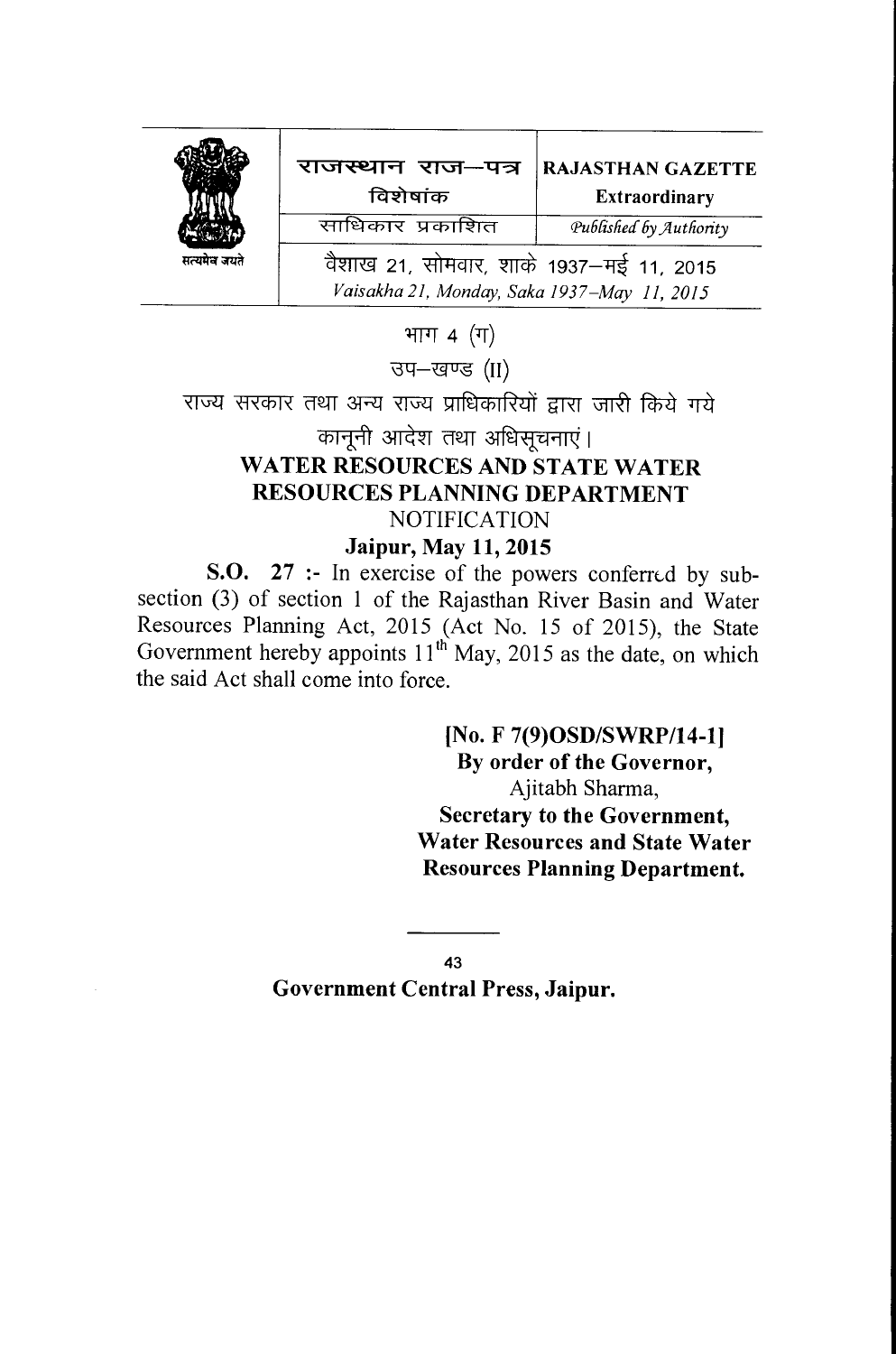

राजस्थान राज—पत्र विशेषांक

## **RAJASTHAN GAZETTE Extraordinary**

साधिकार प्रकाशित

Published by Authority

वैशाख 21, सोमवार, शाके 1937–मई 11, 2015 *VaLsakha 21, Monday, Saka 1937- May 11, 2015* 

# भाग $1$  (ख)

महत्वपूर्ण सरकारी आज्ञायें।

#### **WATER RESOURCES AND STATE WATER RESOURCES PLANNING DEPARTMENT**

NOTIFICACTION

#### **Jaipur, May 11, 2015**

**No. F 7(9)OSD/SWRP/14-2:-** In exercise of the powers conferred by sub-section (1) of section 3 of the Rajasthan River Basin and Water Resources Planning Act, 2015 (Act No. 15 of 2015). the State Government hereby constitutes the Rajasthan State Water Resources Advisory Council, which shall consist of the following, namely:-

| 1.  | <b>Chief Minister</b>                                      | Chairperson      |
|-----|------------------------------------------------------------|------------------|
| 2.  | Chairperson of the Rajasthan River Basin and Water         | Member           |
|     | Resources Planning Authority                               |                  |
| 3.  | Minister incharge of the Water Resources Department        | Member           |
| 4.  | Minister incharge of the Agriculture Department            | Member           |
| 5.  | Minister incharge of the Rural Development and Panchayati  | Member           |
|     | Raj Department                                             |                  |
| 6.  | Minister incharge of the Public Health<br>Engineering      | Member           |
|     | Department                                                 |                  |
| 7.  | Minister incharge of the Finance Department                | Member           |
| 8.  | Minister incharge of the Planning Department               | Member           |
| 9.  | Minister incharge of the Urban Development Department      | Member           |
| 10. | Minister incharge of the Industries Department             | Member           |
| 11. | Minister incharge of the Environment and<br>Forest         | Member           |
|     | Department                                                 |                  |
| 12. | State Minister incharge of Water Resources Department      | Member           |
| 13. | Four persons having experience of at least twenty years in | Members          |
|     | water resources sector including experience as Chief       |                  |
|     | Engineer in the Water Resources Department of the State    |                  |
|     | Government                                                 |                  |
|     | (nominated by the State Government)                        |                  |
| 14. | <b>Chief Secretary</b>                                     | Member-Secretary |

**Explanation:** The four persons nominated by the State Government as specified at S.No. 13 shall hold office for five years from the date on which they enter upon their office or during the pleasure of the State Government, whichever is earlier.

#### **By order of the Governor,**  Ajitabh Sharma, **Secretary to the Government Water Resources and State Water Resources Planning Department.**

## **WATER RESOURCES AND STATE WATER RESOURCES PLANNING DEPARTMENT**

NOTIFICACTION

## **Jaipur, May 11, 2015**

No. F 7(9)0SD/SWRP/14-3In exercise of the powers conferred by sub-section (1) of section 5 of the Rajasthan River Basin and Water Resources Planning Act, 2015 (Act No. 15 of 2015), the State Government hereby establishes the Rajasthan River Basin and Water Resources Planning Authority which shall consist of the following , namely:-

|                               | Chairperson (nominated by the State Government) | hairperson |
|-------------------------------|-------------------------------------------------|------------|
| ↑ Chief Secretary<br><u>.</u> |                                                 | Member     |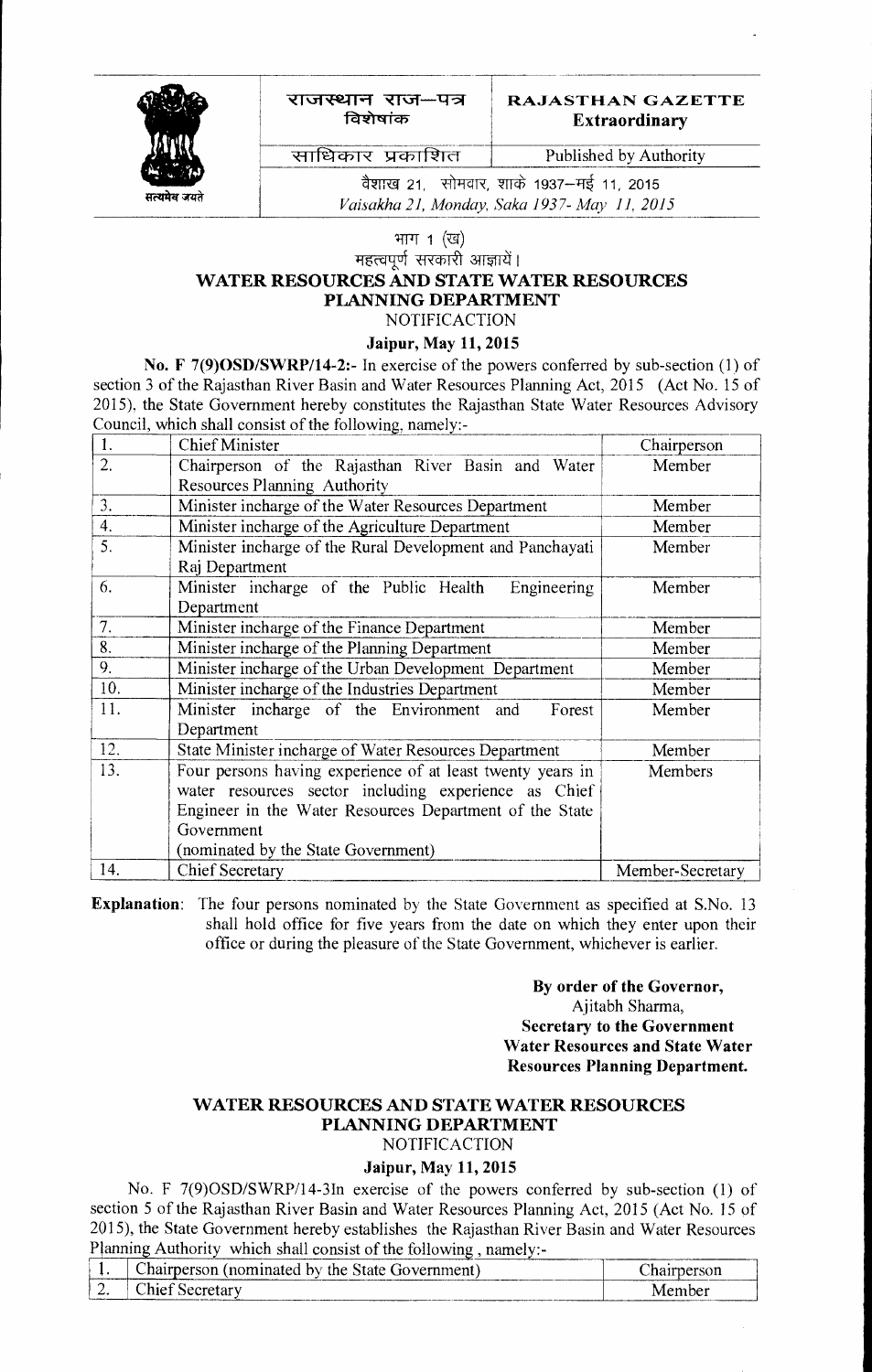| 3.  | Secretary of the Water Resources Department                          | Member           |
|-----|----------------------------------------------------------------------|------------------|
| 4.  | Secretary of the Finance Department                                  | Member           |
| 5.  | Secretary of the Public Health Engineering Department                | Member           |
| 6.  | Secretary of the Panchayati Raj and Rural Development                | Member           |
|     | Department                                                           |                  |
| 7.  | Secretary of the Urban Development and Housing Department            | Member           |
| 8.  | Secretary of the Local Self Government Department                    | Member           |
| 9.  | Secretary of the Environment and Forest Department                   | Member           |
| 10. | Secretary of the Industries Department                               | Member           |
| 11. | Secretary of the Command Area Development Department                 | Member           |
| 12. | Secretary of the Agriculture Department                              | Member           |
| 13. | Director of Watershed and Soil Conservation Department               | Member           |
| 14. | Members<br>Two experts from the field of Water Resources Engineering |                  |
|     | nominated by the State Government)                                   |                  |
| 15. | Two experts in the field of Water Resources<br>Economy               | Members          |
|     | (nominated by the State Government)                                  |                  |
| 16. | Commissioner of the Rajasthan River Basin and Water Resources        | Member-Secretary |
|     | Planning Authority                                                   |                  |

**Explanation** 1: The Chairperson and the expert Members nominated by the State Government shall hold office for five years from the date on which they enter upon their office or during the pleasure of the State Government, whichever is earlier.

2: "Secretary" means the Secretary to the Government incharge of a department and includes an Additional Chief Secretary and a Principal Secretary, when he or she is incharge of a department.

> **By order of the Governor,**  Ajitabh Sharma, **Secretary to the Government Water Resources and State Water Resources Planning Department.**

**Government Central Press, Jaipur.**